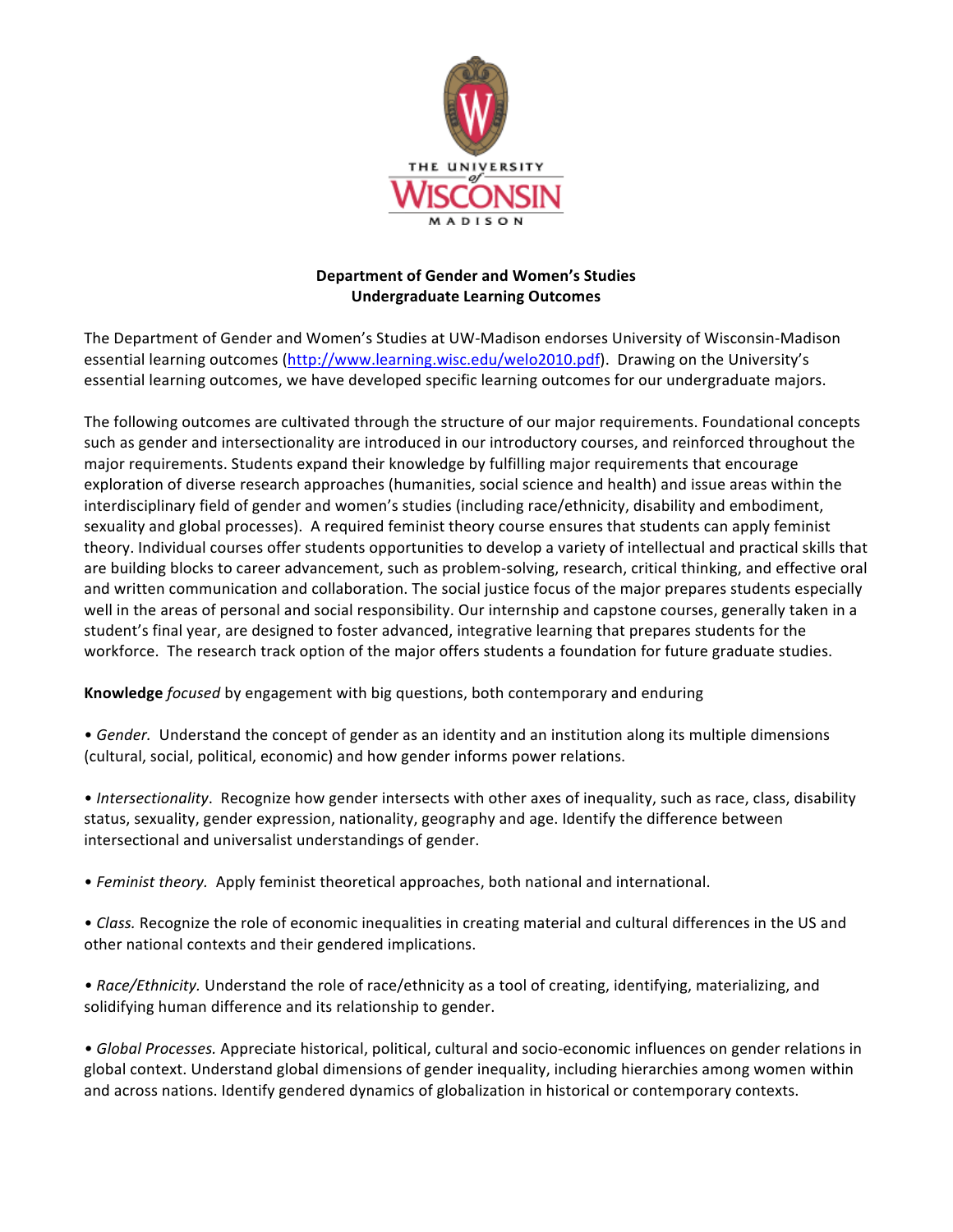• Sexuality. Understand that sexuality is not a natural or self-evident attribute or category and that sexuality assumes a variety of culturally specific and contested meanings.

• Disability & Embodiment. Understand the creation and evolution of different categories of embodiment and the experience of living through and as bodies.

• *Health* and *Science*. Identify that health is both a physiological and a socio-cultural experience, and recognize ways in which gender and other axes of social inequality influence health. Develop critical tools to place the medical field, scientific research, and public health and policy organizations into social contexts, and recognize how these institutions both can reflect and perpetuate dominant ideologies. Learn about feminist approaches to—and histories of—science, medicine, and health activism.

• *Contemporary and Historical Issues.* Gain familiarity with a variety of issue areas in which gender is important, both historically and today, in national and transnational spheres. These include but are not limited to: health, the body, science, politics, citizenship, feminism, activism, labor, history, media, language, literature and the arts. 

**Intellectual and Practical Skills** practiced extensively, across the curriculum, in the context of progressively more challenging problems, projects, and standards for performance.

• *Problem solving.* Identify important historical and contemporary issues relating to gender and women's studies, evaluate responses to them, and adapt the knowledge gained through this process to everyday situations.

• Research and inquiry. Identify a problem related to gender and women's studies. Produce or locate resources and learn to build a research agenda. Read broadly in order to develop well-focused projects, using primary and secondary sources. Delineate key points in scholarly articles and respond to them. Use different modes of research, including empirical methods, scholarly literature, and theoretical and artistic engagement. Develop advanced library skills tailored to specific research projects, including facility with electronic databases, bibliographic reference materials, archival documents, and image and sound repositories. Evaluate resources for their reliability.

• *Interdisciplinarity*. Engage in interdisciplinary inquiry and research and understand the strengths and limits of interdisciplinarity.

• *Critical thinking*. Be able to perform critical thinking along four dimensions: critical analysis, in which one can identify and evaluate arguments, rhetorical styles, synthesize ideas, and develop well-substantiated, coherent, and concise arguments; logical reasoning, in which one can identify and follow a logical sequence or argument through to its end and recognize faulty reasoning or premature closure; abstract thinking, in which one can generalize for a specific purpose and/or in a way that clarifies and heightens understanding of major issues at stake, or identifies the essential or most relevant elements of a concept, event, object, text, etc; argumentation, in which one can marshal appropriate and relevant evidence in order to develop a clear claim or stance using specific rhetorical approaches.

• *Writing.* Express ideas effectively in written form, develop sufficient evidence for arguments, and tailor arguments to audience and context.